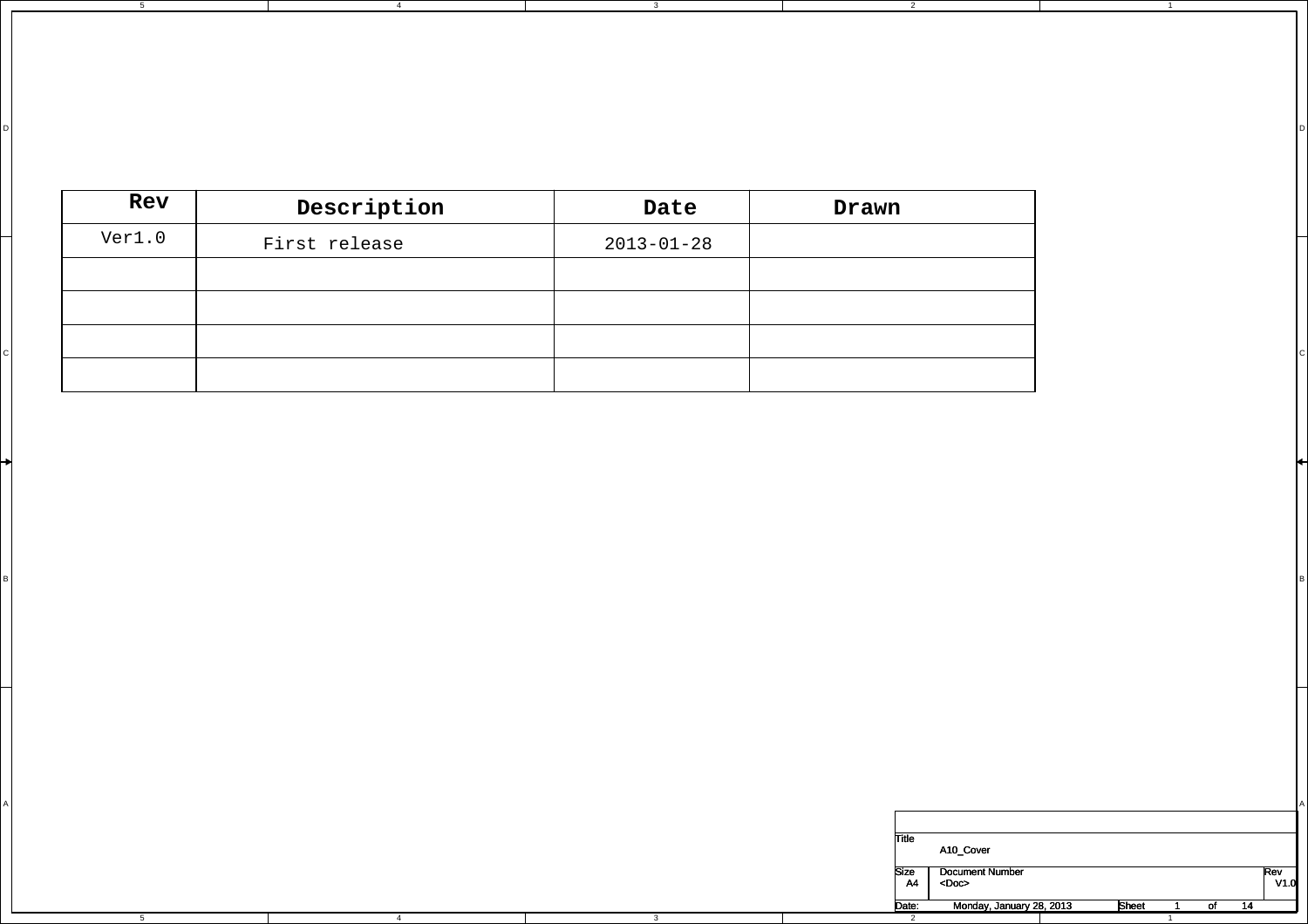

D

C

A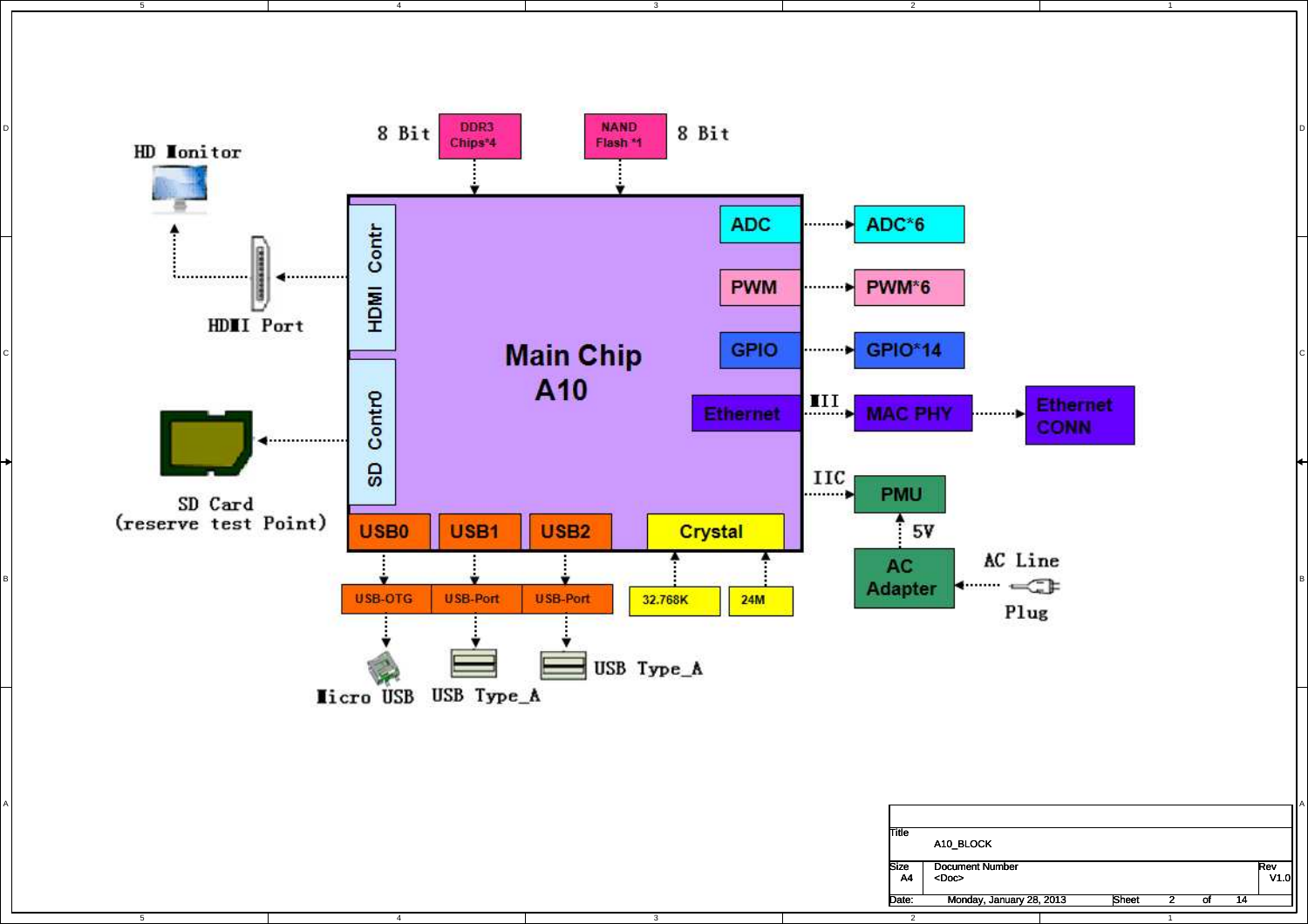| <b>Function</b>   | GPIO List<br>ERXD2/SPI1_CLK/PA1          | Pin Name<br>E5 | Direction<br>$\circ$ | Net Name<br>SPI1 CLK |   | <b>Active Default</b> | Description          |  |
|-------------------|------------------------------------------|----------------|----------------------|----------------------|---|-----------------------|----------------------|--|
| SPI1              | ERXD1/SPI1 MOSI/PA2                      | D6             | $\circ$              | SPI1 MOSI            |   |                       | SPI1_LINK            |  |
|                   | ERXD0/SPI1_MISO/PA3                      | E6             | $\mathbb{L}$         | SPI1_MISO            |   |                       |                      |  |
|                   | SPIO0_CS0/UART5_TX/EINT22/PI10           | C17            | $\circ$              | SPIO_CS              |   |                       | SPIO_LINK/PWM        |  |
|                   | SPIO0_CLK/UART5_RX/EINT23/PI11           | D17            | $\circ$              | SPIO_CLK             |   |                       | SPI01_LINK           |  |
| SPI0              | SPIO0_MOSI/UART6_TX/EINT24/PI12          | C16            | $\circ$              | SPIO MOSI            |   |                       | SPIO LINK/PWM        |  |
|                   | SPIO0_MISO/UART6_RX/EINT25/PI13          | D16            | $\mathbf{I}$         | SPIO MISO            |   |                       | SPIO LINK            |  |
|                   | TWI0_SCK/PB0                             | A15            | $\circ$              | PMU-SCK              |   |                       |                      |  |
| IIC0              | TWI0_SDA/PB1                             | <b>B15</b>     | 1/0                  | PMU-SDA              |   |                       | PMU_IIC_LINK         |  |
|                   | TWI1_SCK/PB18                            | $\triangle 8$  | $\circ$              | TWI1-SCK             |   |                       |                      |  |
| IIC1              | TWI1_SDA/PB19                            | B8             | I/0                  | TWI1-SDA             |   |                       | <b>IIC_LINK</b>      |  |
|                   | TWI2_SCK/PB20                            | C8             | $\circ$              | TWI2-SCK             |   |                       |                      |  |
| IIC2              | TWI2 SDA/PB21                            | C7             | 1/0                  | TWI2-SDA             |   |                       | CONN_IIC_LINK        |  |
|                   | UARTO TX/IR1 TX/PB22                     | A7             | $\circ$              | UART0-TX             |   |                       |                      |  |
| <b>UART0</b>      | UARTO_RX/IR1_RX/PB23                     | <b>B7</b>      | $\mathbb{L}$         | UART0-RX             |   |                       | UARTO_LINK For debug |  |
|                   | JTAG_MS0/SPI2_CS0/PB14                   | A10            | $\circ$              | JTAG-MS              |   |                       |                      |  |
|                   | JTAG_CK0/SPI2_CLK/PB15                   | <b>B10</b>     | $\circ$              | JTAG-CK              |   |                       |                      |  |
| <b>JTAG</b>       | JTAG_DO0/SPI2_MOSI/PB16                  | A9             | $\circ$              | JTAG-DO              |   |                       | <b>JJTAG_LINK</b>    |  |
|                   | JTAG_DI0/SPI2_MISO/PB17                  | <b>B9</b>      |                      | JTAG-DI              |   |                       |                      |  |
|                   | <b>JTAGSEL</b>                           | T10            |                      | JTAG-SEL             |   |                       |                      |  |
|                   | NM#                                      | F <sub>5</sub> | $\circ$              | NMI#                 |   |                       | PMU_INT              |  |
|                   | SDC0_DI/JATG_MS1/PF0                     | M20            | 1/0                  | SD <sub>0</sub> -D1  |   |                       |                      |  |
|                   | SDC0 D0/JATG DI1/PF1                     | M19            | 1/0                  | SD0-D0               |   |                       |                      |  |
|                   | SDC0 CLK/UART0 TX/PF2                    | L20            | $\circ$              | SD0-CLK              |   |                       |                      |  |
| SD <sub>0</sub>   | SDC0 CMD/JTAG DO1/PF3                    | L19            | $\circ$              | SD0-CMD              |   |                       | SD_CARD              |  |
|                   | SDC0 D3/UART0 RX/PF4                     | K20            | 1/0                  | SD0-D3               |   |                       |                      |  |
|                   | SDC0 D2/JATG CK1/PF5                     | K19            | 1/0                  | $SD0-D2$             |   |                       |                      |  |
|                   | EINT30/SPI1_MOSI/UART2_TX/PI18           | E15            | $\circ$              | UART2_TX             |   |                       |                      |  |
| UART <sub>2</sub> | EINT30/SPI1_MISO/UART2_RX/PI19           | D14            | $\mathbb{L}$         | UART2_RX             |   |                       | UART2_LINK/GPIO      |  |
|                   | 12S_DO1/PB9                              | C12            |                      | USB0-DRV             | H | н                     | PMU_CHANEL_SEL       |  |
|                   | DM <sub>0</sub>                          | N20            | 1/0                  | DM <sub>0</sub>      |   |                       |                      |  |
| <b>USB0</b>       | DP0                                      | N21            | 1/0                  | DP0                  |   |                       | OTG_USB              |  |
|                   | DM1                                      | P20            | 1/0                  | DM1                  |   |                       |                      |  |
| USB1              | DP1                                      | P21            | 1/O                  | DP1                  |   |                       | USB WIFI             |  |
|                   | DM2                                      | R20            | 1/O                  | DM <sub>2</sub>      |   |                       |                      |  |
| USB <sub>2</sub>  | DP <sub>2</sub>                          | R21            | 1/0                  | DP2                  |   |                       | USB_Type_A           |  |
|                   | <b>SCL_HDMI</b>                          | <b>R23</b>     | $\circ$              | <b>HSCL</b>          |   |                       |                      |  |
|                   | SDA HDMI                                 | R22            | 1/O                  | <b>HSDA</b>          |   |                       | HDMI_DDC             |  |
| HDII              | HPD HDMI                                 | P22            | п                    | <b>HHPD</b>          | н | L                     | HDMI HPD             |  |
|                   | CEC_HDMI                                 | P23            | п.                   | <b>HCEC</b>          | н | L                     | HDMI CEC             |  |
| PWI               | PWM0/PB2                                 | A14            | Ō                    | PWM1                 |   |                       | <b>PWM</b>           |  |
|                   | <b>PWM1/PI3</b>                          | <b>B19</b>     | $\circ$              | PWM <sub>2</sub>     |   |                       | <b>PWM</b>           |  |
|                   | XP TP                                    | Y22            | т                    | ADC <sub>2</sub>     |   |                       |                      |  |
|                   | XN TP                                    | <b>AA22</b>    |                      | ADC 3                |   |                       |                      |  |
| ADC               | YP TP                                    | Y23            | т                    | ADC 4                |   |                       | <b>6_CHANEL_ADC</b>  |  |
|                   | YN TP                                    | AA23           | т                    | ADC 5                |   |                       |                      |  |
|                   | <b>LRADCO</b>                            | AB23           |                      | ADC 0                |   |                       |                      |  |
|                   | LRADC1                                   | AB22           | T.                   | ADC_1                |   |                       |                      |  |
|                   | LCD1_D1/ATAA1/UART3_RX/EINT1/CSI1_D1/PH1 | <b>B6</b>      | ٠                    | SD0-DET#             |   | н                     | SD_CARD_DET          |  |
|                   | LCD4 D1/ATAD0/UART4 TX/EINT4/CSI1 D4/PH4 | <b>B5</b>      |                      | USB0 ID DET          |   | н                     | OTG_USB_DET          |  |
| PWI               | LCD5_D1/ATAD1/UART4_RX/EINT5/CSI1_D5/PH5 | C <sub>5</sub> | 1/O                  | PWM3                 |   |                       | <b>PWM</b>           |  |
|                   | LCD6 D1/ATAD2/UART5 TX/EINT6/CSI1 D6/PH6 | A4             | 1/O                  | PWM0                 |   |                       | <b>PWM</b>           |  |
|                   | LCD1 D7/ATAD3/UART5 RX/EINT7/CSI1 D7/PH7 | <b>B4</b>      | 1/O                  | GPIO <sub>2</sub>    |   |                       | GPIO                 |  |
|                   | LCD1_D8/ATAD4/EINT8/CSI1_D8/PH8          | C4             | 1/O                  | GPIO3                |   |                       | GPIO                 |  |
|                   | LCD1_D9/ATAD5/EINT9/CSI1_D9/PH9          | D4             | 170                  | GPIO4                |   |                       | GPIO                 |  |
|                   | LCD1_D10/ATAD6/EINT10/CSI1_D10/PH10      | A <sub>3</sub> | 1/O                  | GPIO5                |   |                       | GPIO                 |  |
|                   | LCD1_D11/ATAD7/EINT11/CSI1_D11/PH11      | B <sub>3</sub> | 1/O                  | GPIO <sub>6</sub>    |   |                       | <b>GPIO</b>          |  |
|                   | LCD12 D12/ATAD8/EINT12/CSI1 D12/PH12     | C <sub>3</sub> | 1/O                  | GPIO7                |   |                       | <b>GPIO</b>          |  |
| GPIO              | LCD1 D13/ATAD9/EINT13/CSI1 D13/PH13      | A <sub>2</sub> | 1/O                  | GPIO8                |   |                       | <b>GPIO</b>          |  |
|                   | LCD14 D14/ATAD10/EINT14/CSI1 D14/PH14    | <b>B2</b>      | I/O                  | GPIO9                |   |                       | <b>GPIO</b>          |  |
|                   | LCD1 D15/ATAD11/EINT15/CSI1 D15/PH15     | A1             | $\circ$              | TX LED               | L | н                     | TX LED               |  |
|                   | LCD1_D16/ATAD12/EINT16/CSI1_D16/PH16     | <b>B1</b>      | $\circ$              | RX_LED               | L | н                     | RX_LED               |  |
|                   | LCD1_D17/ATAD13/EINT17/CSI1_D16/PH17     | C1             | T.                   | Key Back             | L | н                     | Key_Back             |  |
|                   | LCD1 D18/ATAD14/EINT18/CSI1 D16/PH18     | C <sub>2</sub> | T.                   | Key_Home             | L | н                     | Key_Home             |  |
|                   | LCD1 D19/ATAD15/EINT19/CSI1 D16/PH19     | D <sub>1</sub> | T.                   | Key_Menu             | L | н                     | <b>Key Menu</b>      |  |
|                   |                                          |                |                      |                      |   |                       |                      |  |

| Title | A10 IO List                                  |              |  |             |
|-------|----------------------------------------------|--------------|--|-------------|
| Size  | <b>Document Number</b><br>Custom <doc></doc> |              |  | Rev<br>V1.0 |
| Date: | Monday, January 28, 2013                     | <b>Sheet</b> |  |             |
|       |                                              |              |  |             |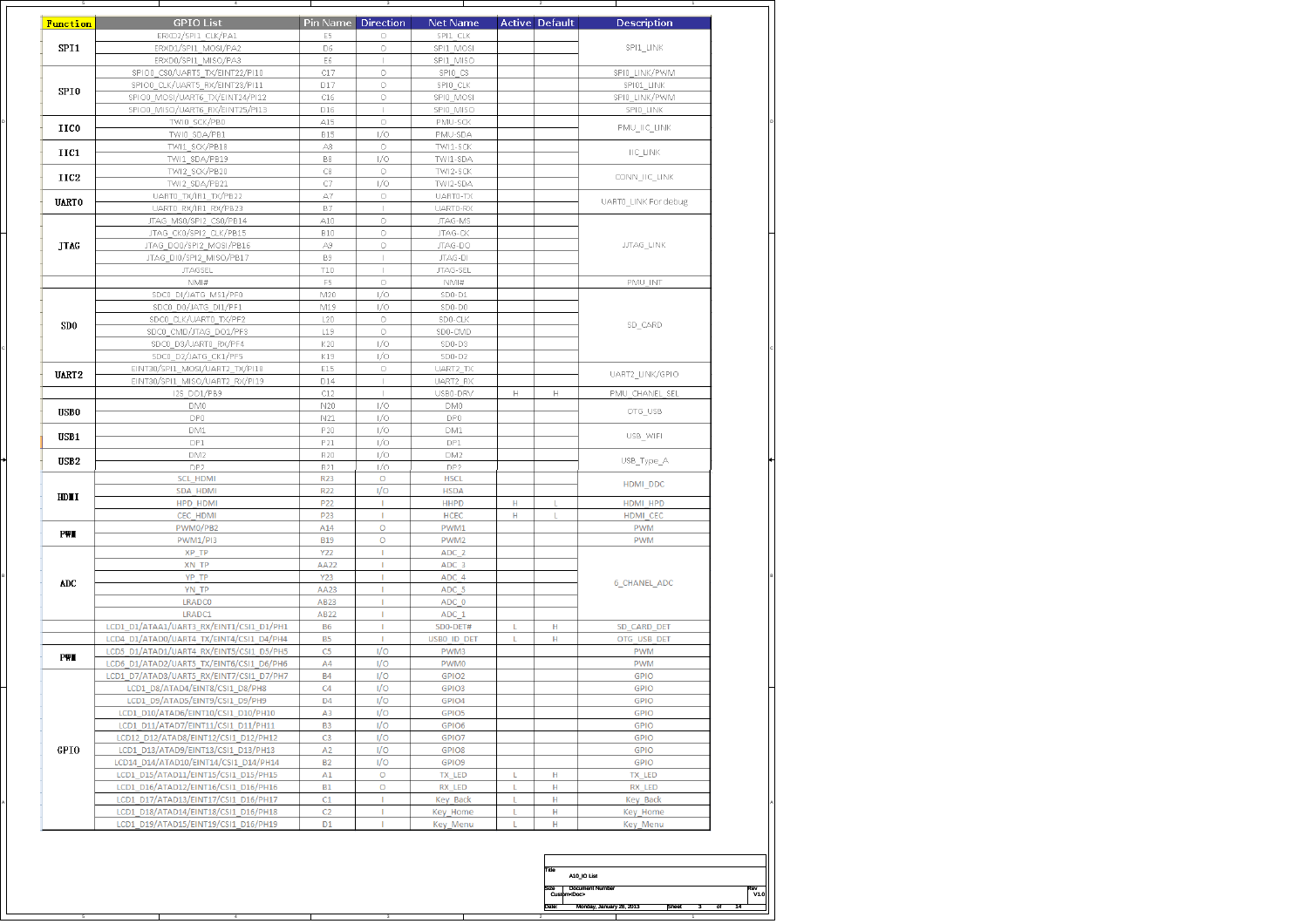

B

A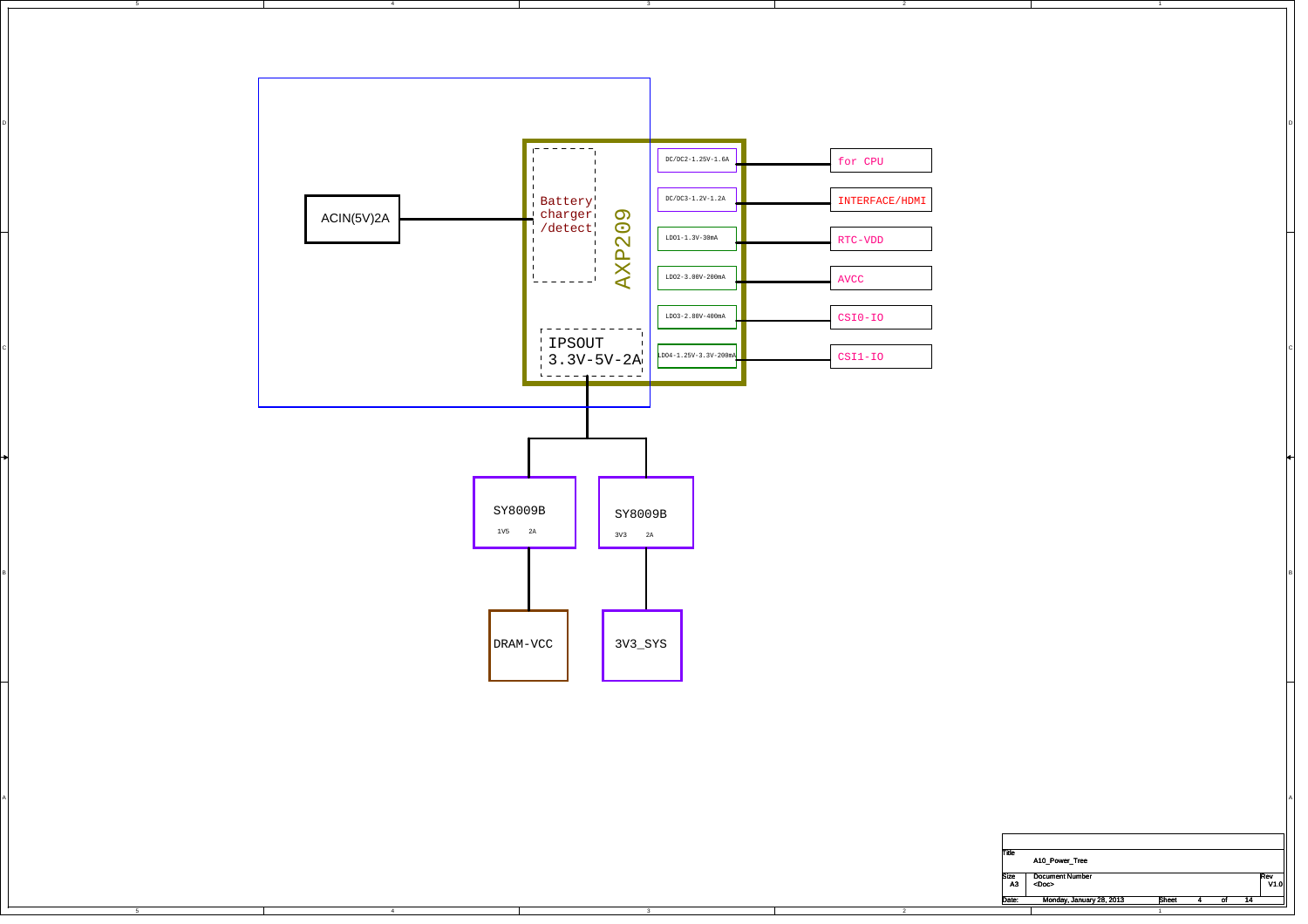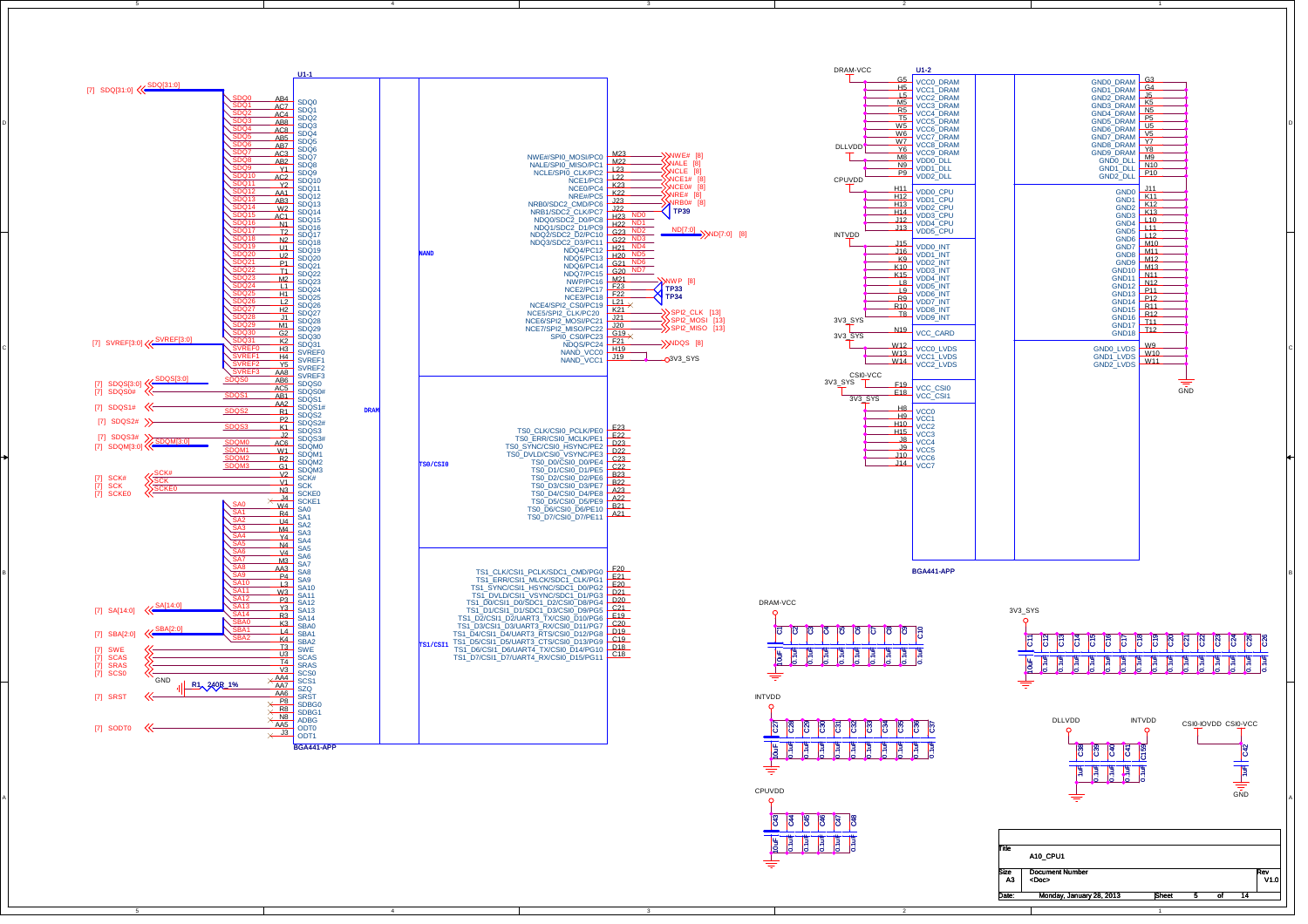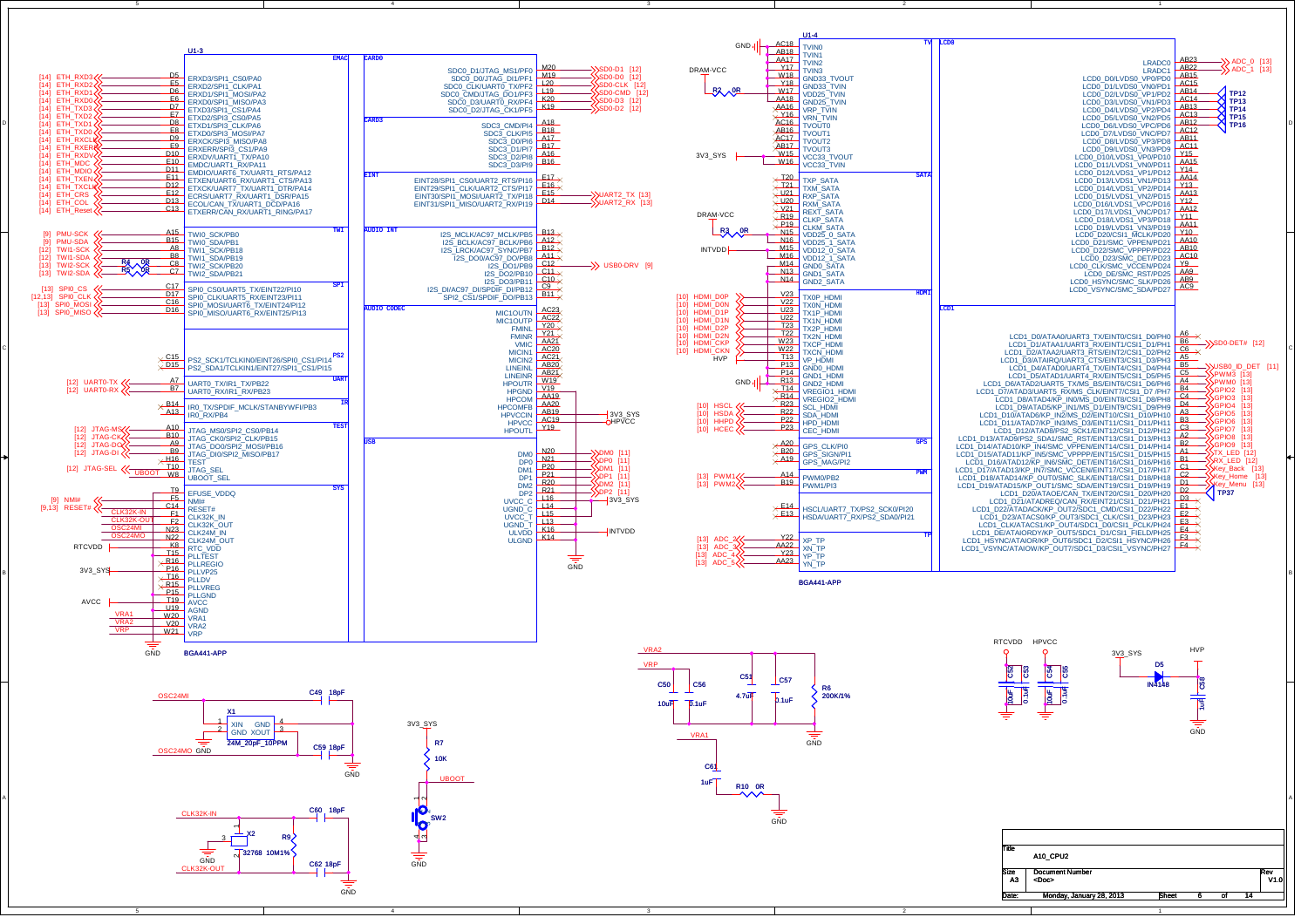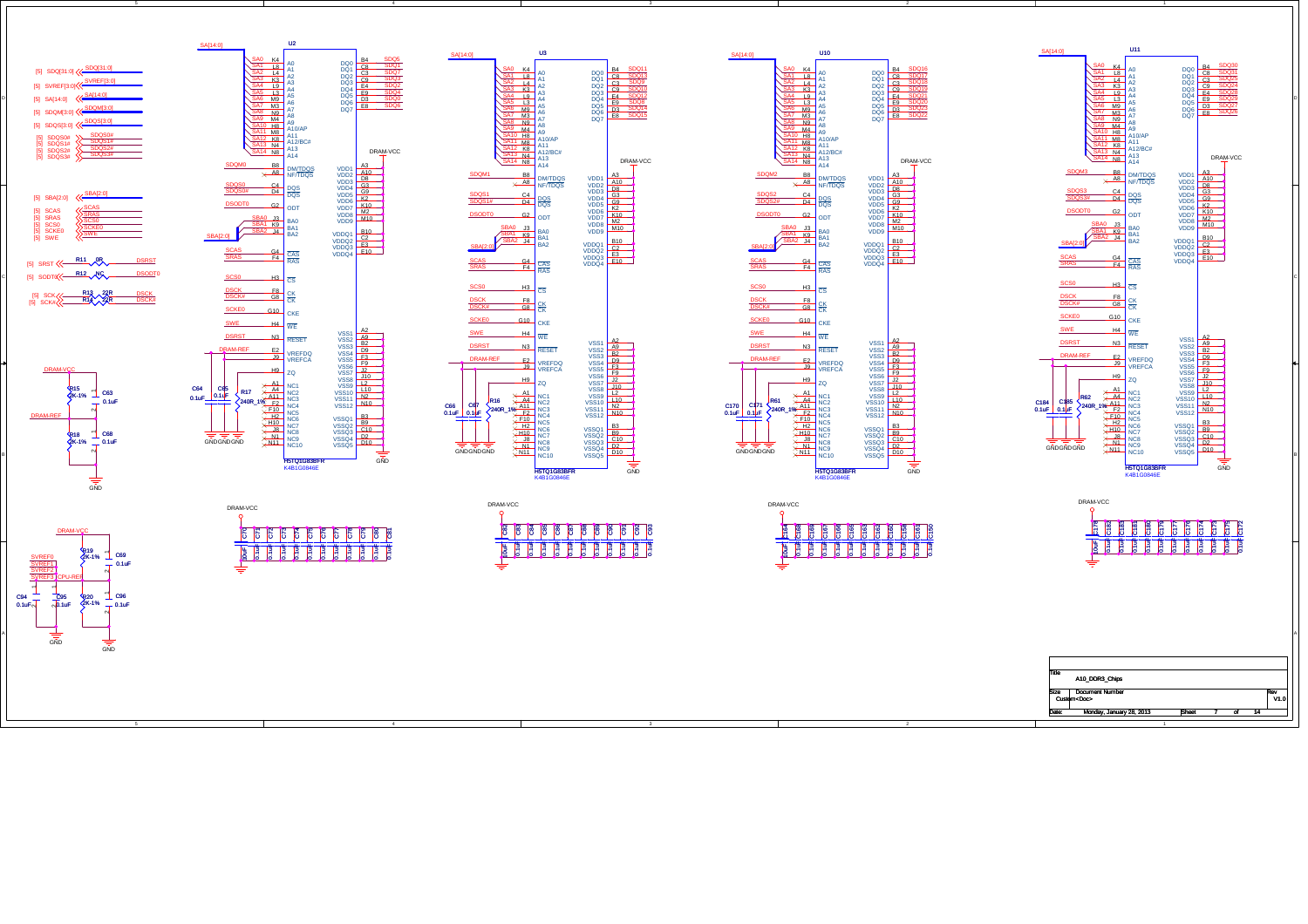

3

VCCIO\_NAND\_3V0

R3<br>성 ₹Į

<sup>D</sup>

4

5

VPS

R27

VCCIO\_NAND\_3V0

R26NC/0R

D

3V3\_SYS VCCIO\_NAND\_3V0 $\Omega$  $R21 \wedge 0$ 

NC21<br>NC20

NC22

 $\frac{4}{5}$  RB4# NC19  $\frac{45}{44}$ 

 $\overline{45}$   $\overline{\times}$ 

 $\overline{\mathsf{X}}$  $\overline{\mathsf{X}}$ 

47

 $46$ 

U4

 $\frac{2}{\text{N}} \text{NC2}$ 

 $\times$ 

 $\frac{1}{2}$  RES#

RB4#

2

ND7

ND[7:0]

 $\rightarrow$  ND[7:0] [5]

1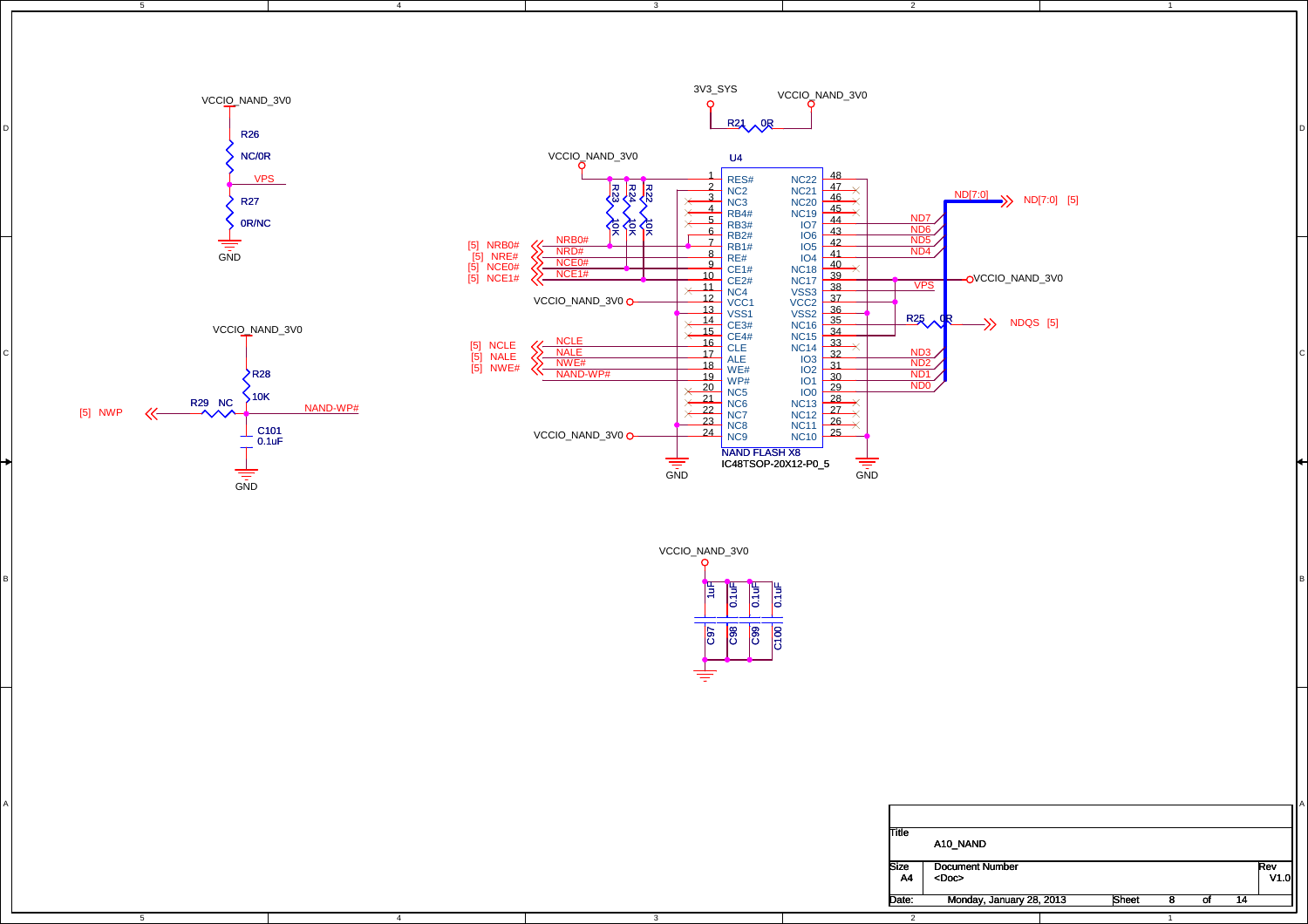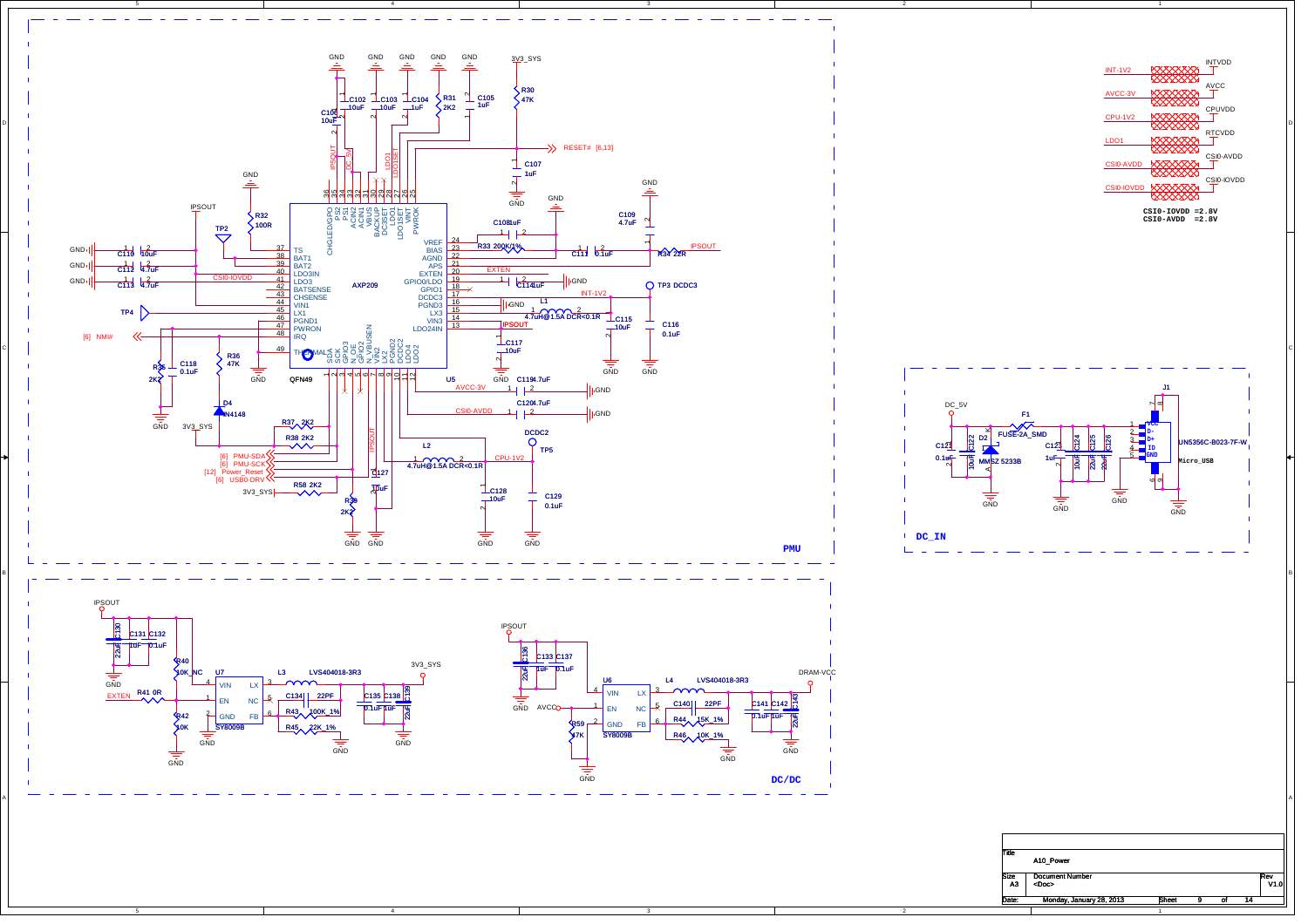

4

3

D I DIRECT DIRECT DIRECT DIRECT DIRECT DIRECT DIRECT DIRECT DIRECT DIRECT DIRECT DIRECT DIRECT DIRECT DIRECT D

3

5

D

C

A

5



2



4



1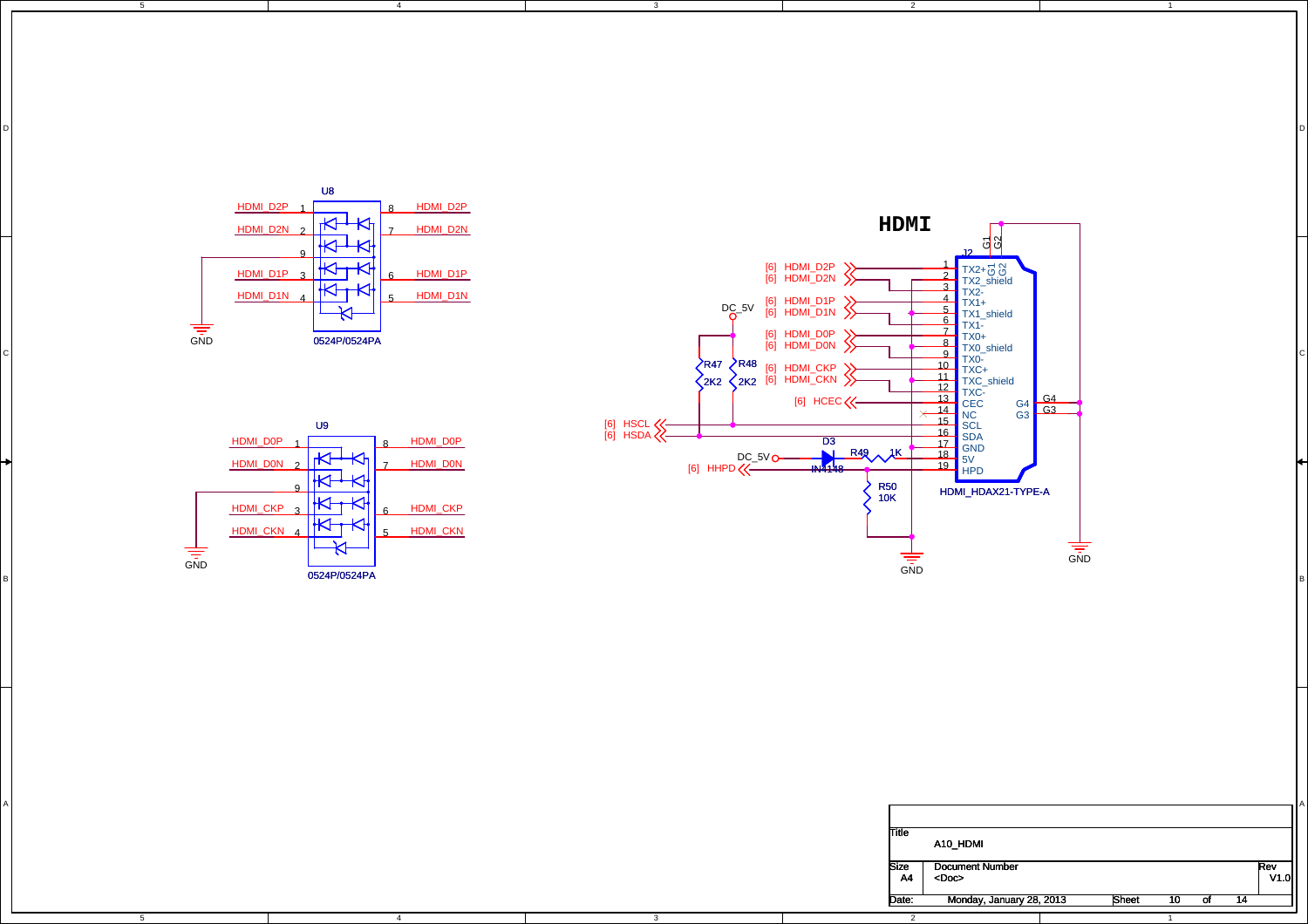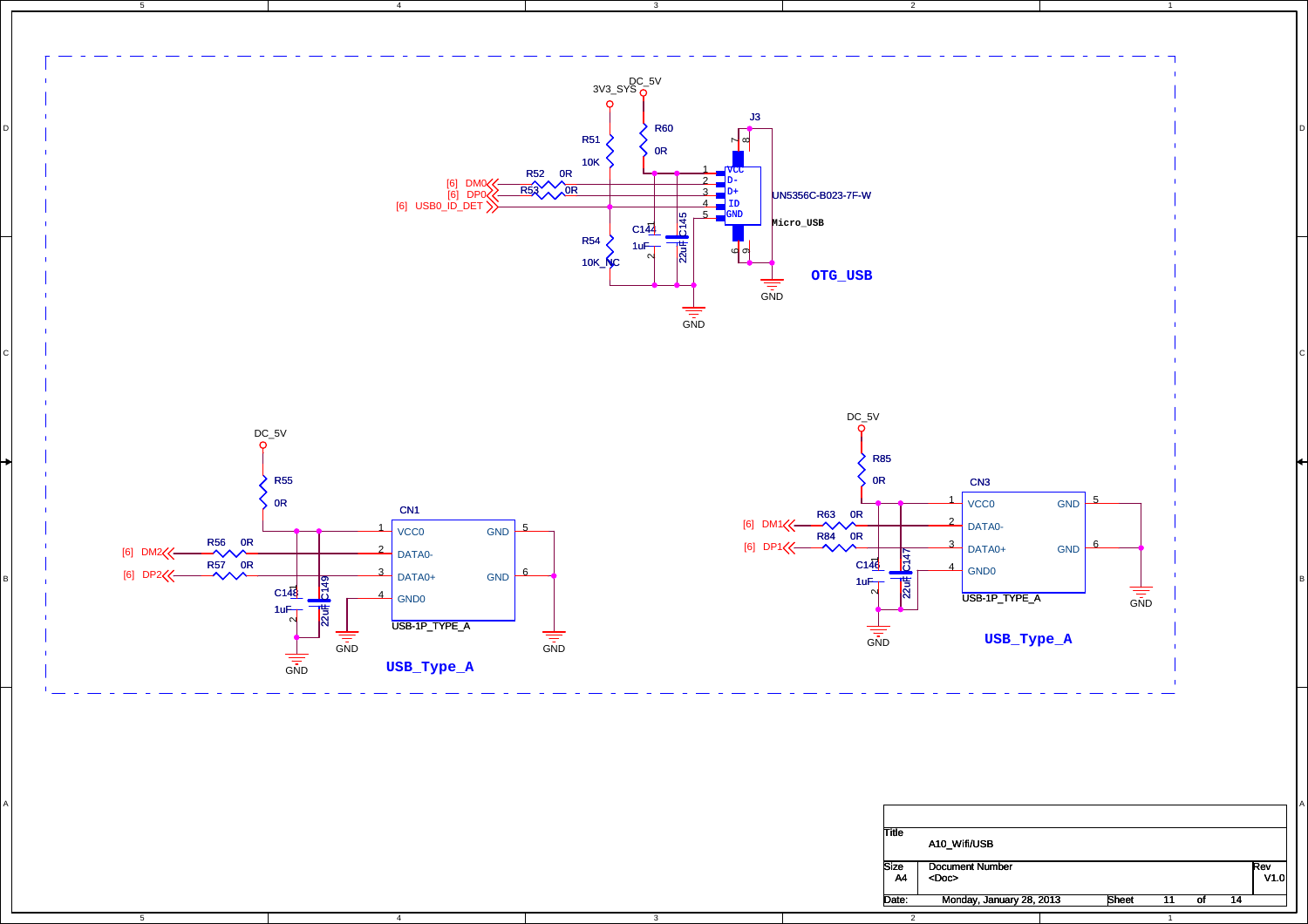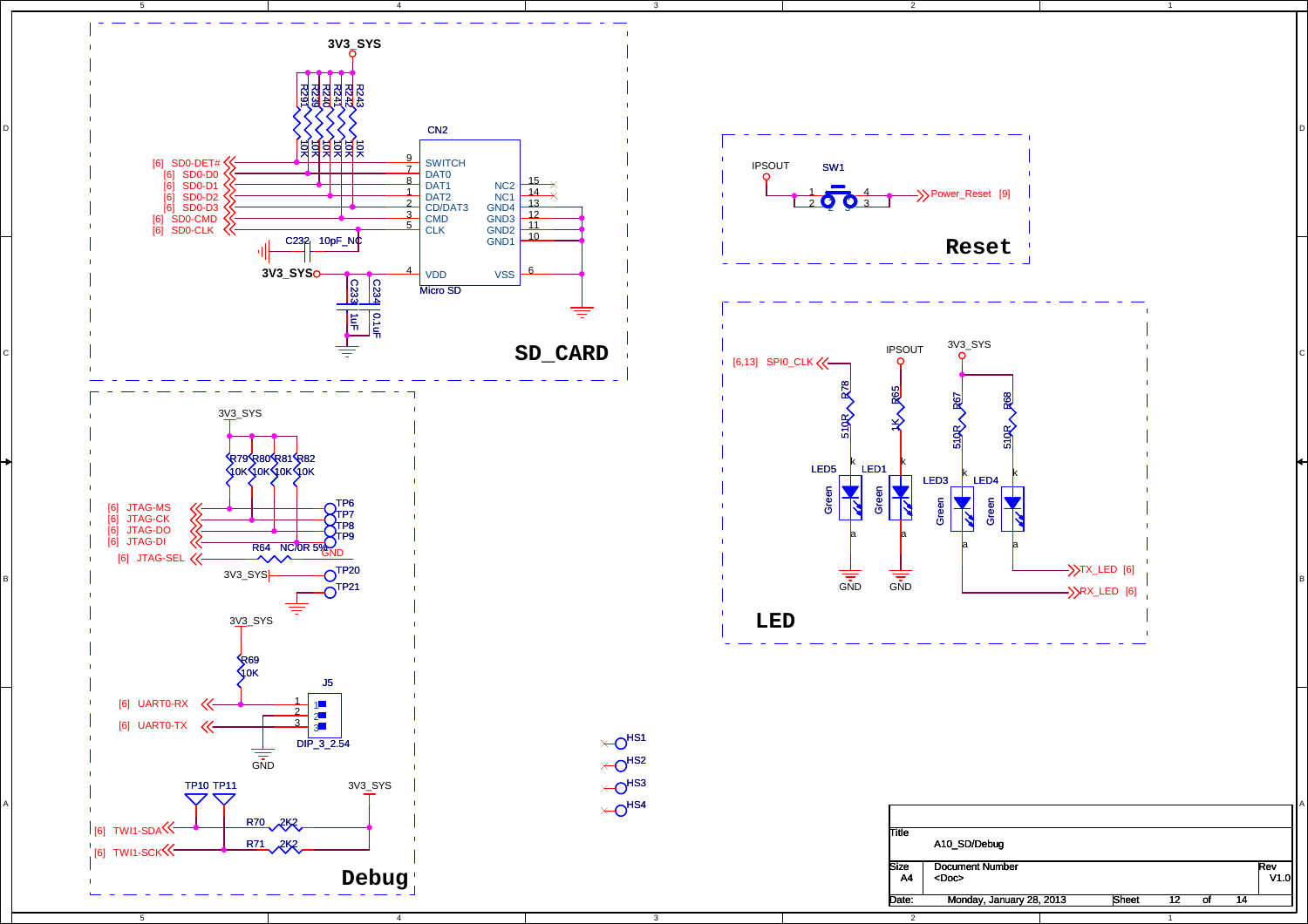